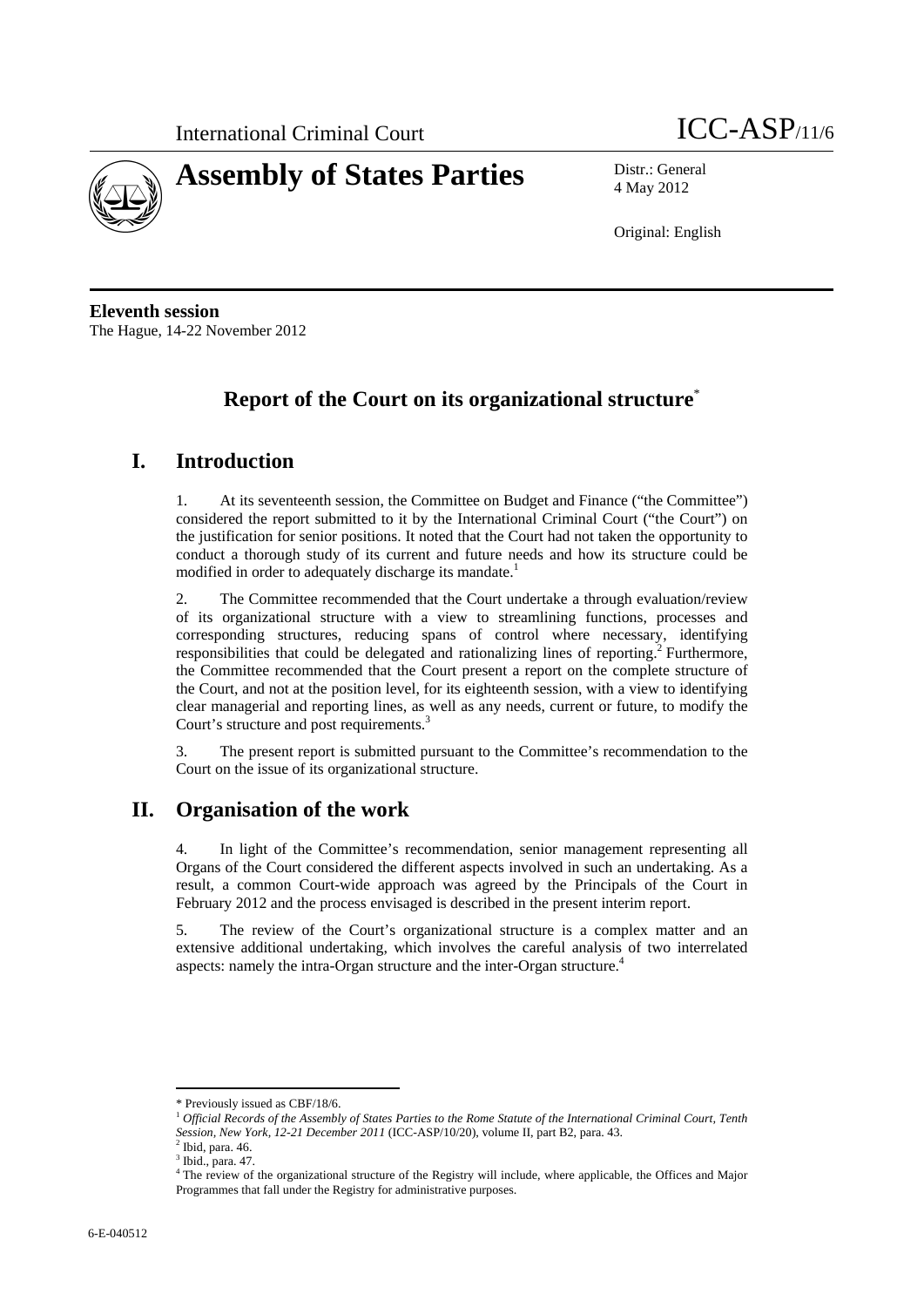### **III. Approaching the issue of the review of the organizational structure**

6. A three-phase process will be necessary to review the organizational structure of the Court.

### **A. Phase one. Intra-Organ**

7. The organizational review process will start with an intra-Organ review whereby each Organ will carry out its own internal review. The review methodology will be aligned among the Organs where appropriate.

8. Results of the intra-Organ review will be shared among the Organs in order to assess possible inter-Organ impact.

#### **B. Phase two. Inter-Organ**

9. After the intra-Organ review and the assessment of the inter-Organ impact, each Organ will decide on the potential for optimization, where necessary in consultation with other Organs.

10. Once Organs have adjusted their internal structure as necessary, it will be easier to identify the areas where inter-Organ discussions are needed and to assess efficiency gains.

11. This phase will aim at identifying activities of similar nature performed across the Organs and determine if a different way of organizing these activities could result in efficiency gains.

12. In order to carry out the inter-Organ review, the following will be taken into consideration:

a) Aim for the optimization of functions among the Organs of the Court while respecting the governance framework;

b) Aim for realistic solutions and analyse the implications of implementation in terms of feasibility, cost and impact on the effectiveness of the Court.

### **C. Phase three. Review of staffing requirements**

13. At its sixteenth session, the Committee recommended that the Court should not put forward requests for new established positions until a comprehensive justification of all existing posts had been conducted.<sup>5</sup> Furthermore, the Committee recalled that the Court had difficulty in defining its staffing requirements for the various Court proceedings, and recommended that the Court review its report on its staffing requirements, including the "skeleton" Court, and attempt to better define its core requirements. The Committee requested the Court to submit a revised version of this report to the Committee for consideration at its eighteenth session.<sup>6</sup>

14. The comprehensive justification of posts and the review of staffing requirements of the Court will be carried out during the third phase of the project on the basis of the structure resulting from the review and of the revised workload assessment.

15. Graph 1 illustrates the elements of the review of the organizational structure of the Court.

 $\overline{a}$ 

<sup>5</sup>*Official Records…Tenth Session, 2011* (ICC-ASP/10/20), vol. II, part B.1, para. 71. 6

 $6$  Ibid., para. 72.